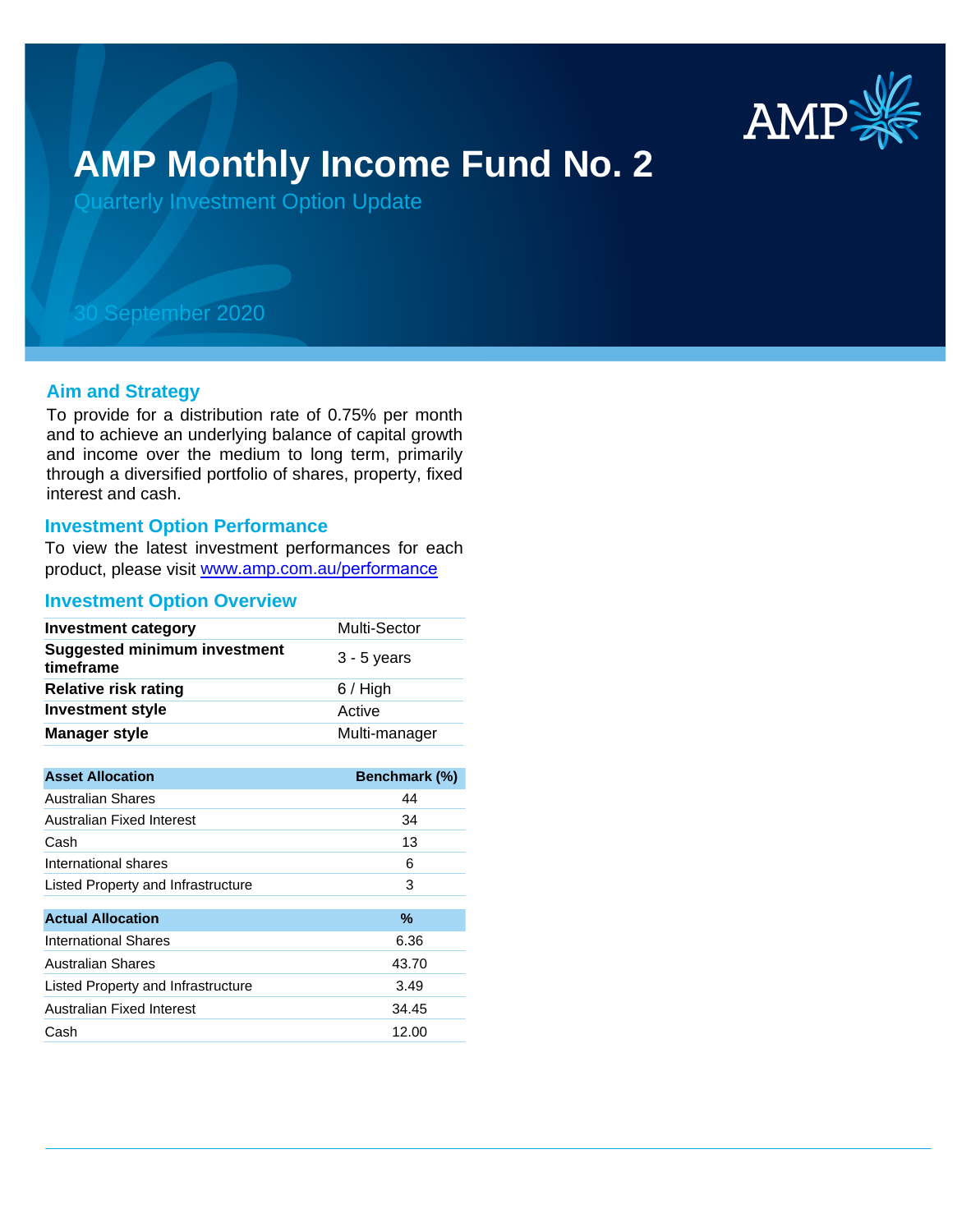### **Fund Performance**

The Monthly Income Fund No. 2 delivered a positive return over the September quarter, building on the strong return over the June quarter. Growth assets again proved to be the key drivers of overall return, as global share markets rallied throughout July and August, although they were volatile in September.

While many economies went into recession, July and August saw share markets buoyed by strong growth in the US technology sector and sustained monetary and fiscal policy stimulus. However, by September markets began to diverge as fears of a 'second wave' of COVID-19, and renewed lockdowns, dampened investor sentiment. Overall, the S&P/ASX 200 index ended the quarter down -0.4%, while the MSCI World ex Australia index closed up 6.9% (in local currency terms). The opposite occurred in listed property markets, where the Australian market gained, driven by a positive earnings season, while their global counterparts retreated in September, to end the quarter fairly flat. Government bonds were generally unchanged as yields were largely range bound, while credit markets rallied due to the 'risk-on' tone of the quarter.

Within the Fund, strong stock selection in both Australian fixed income and listed property boosted relative returns. Looking ahead, the final quarter of the year is poised to be eventful for markets. We expect continued volatility with several major events on the horizon, including: (i) the US election; (ii) uncertainty surrounding further monetary and fiscal stimulus; and (iii) news [hopefully positive] on a vaccine and / or improved therapeutics for COVID-19.

We remain acutely aware that valuations are being tested throughout North America in several sectors (such as technology and communications) and may revert should sentiment wane, which would add to share market volatility towards calendar year end. As such, we remain confident that an active approach, with a focus on diversification across asset classes to assist in risk mitigation, is advantageous going into this period. Sizeable allocations to Australian fixed income and cash should provide some protection and diversification returns should share markets remain volatile.

#### **Market Review**

Global equities rose during most of the quarter as the balance of data and economic expectations was initially viewed positively and on hopes that a COVID-19 vaccine might be available in a compressed timeframe. However, by quarter end, global equity markets suffered a pullback, led by the technology sector which later broadened to other sectors. Energy was also impacted as the oil price pulled back. For COVID-19, conditions and outlook remained uncertain. The global death count from the pandemic has now exceeded the one million mark.

Escalating tensions between the US and China have also elevated uncertainty. The US has rejected China's territorial claims to the South China Sea and has ended Hong Kong's special trade status with the US, requesting support in its stance from its allies. The US administration has also moved to put restrictions on some Chinese companies operating in the US, including TikTok and WeChat, although the US courts have moderated some of these decisions.

In the US, there is likely to be further downward pressure on the US dollar as quantitative easing measures continue to ramp up. An ongoing US dollar retracement would be consistent with improving global growth relative to that in the US and the US Federal Reserve's aggressive quantitative easing programme, which is significantly increasing the supply of US dollars.